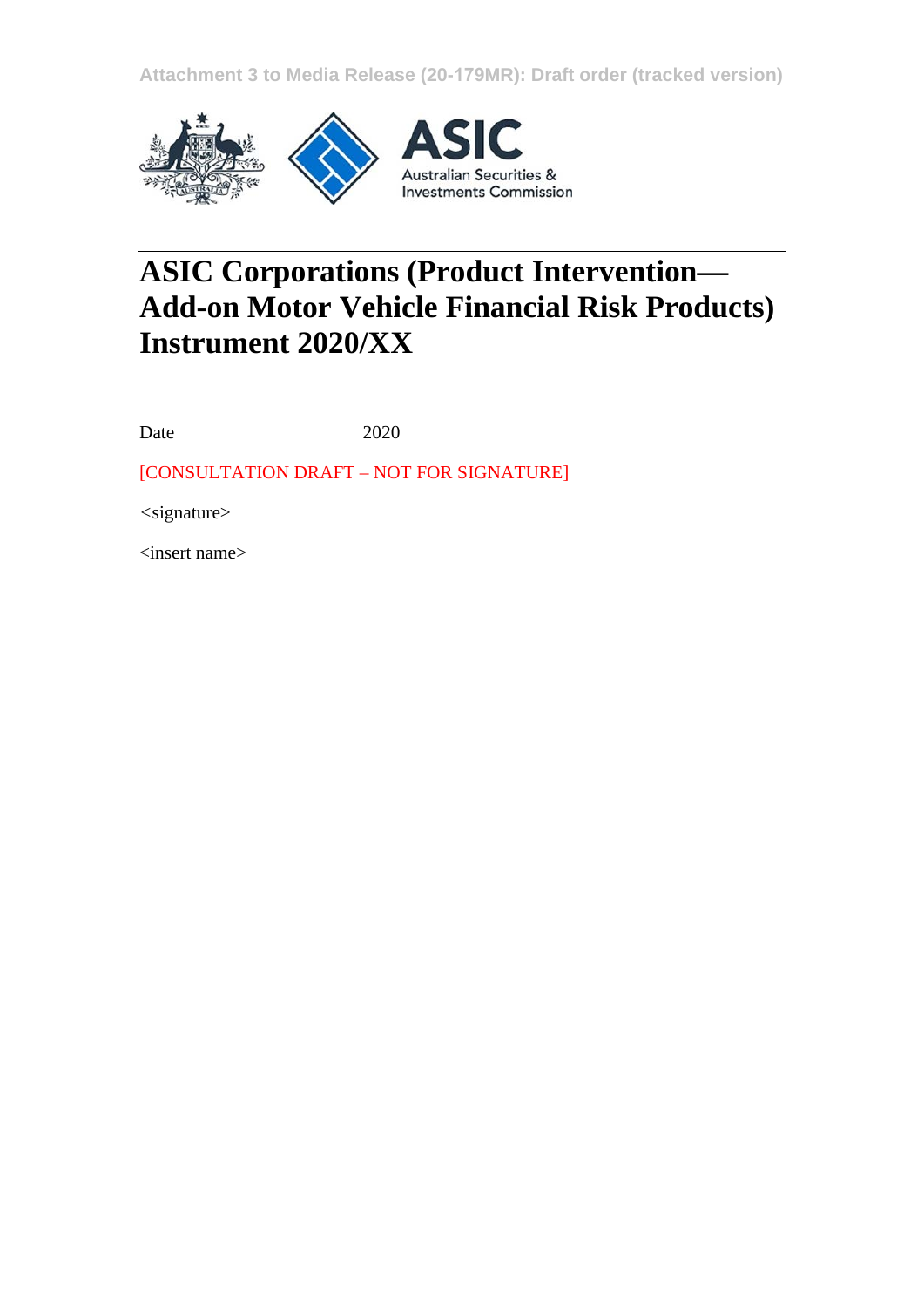## **Contents**

| <b>Part 1-Preliminary</b>                                     | 3        |
|---------------------------------------------------------------|----------|
|                                                               |          |
|                                                               |          |
| 3                                                             |          |
|                                                               |          |
| Part 2-Order<br><u> 1999 - Johann Barbara, martin a</u>       | $\sim$ 8 |
| 5                                                             |          |
| 6                                                             |          |
|                                                               |          |
|                                                               |          |
|                                                               |          |
| <b>Part 3-General conditions</b>                              |          |
|                                                               |          |
| <b>Part 4-Additional general conditions</b>                   | 12       |
|                                                               |          |
| <b>Part 5—Special conditions for mechanical risk products</b> | 13       |
|                                                               |          |
|                                                               |          |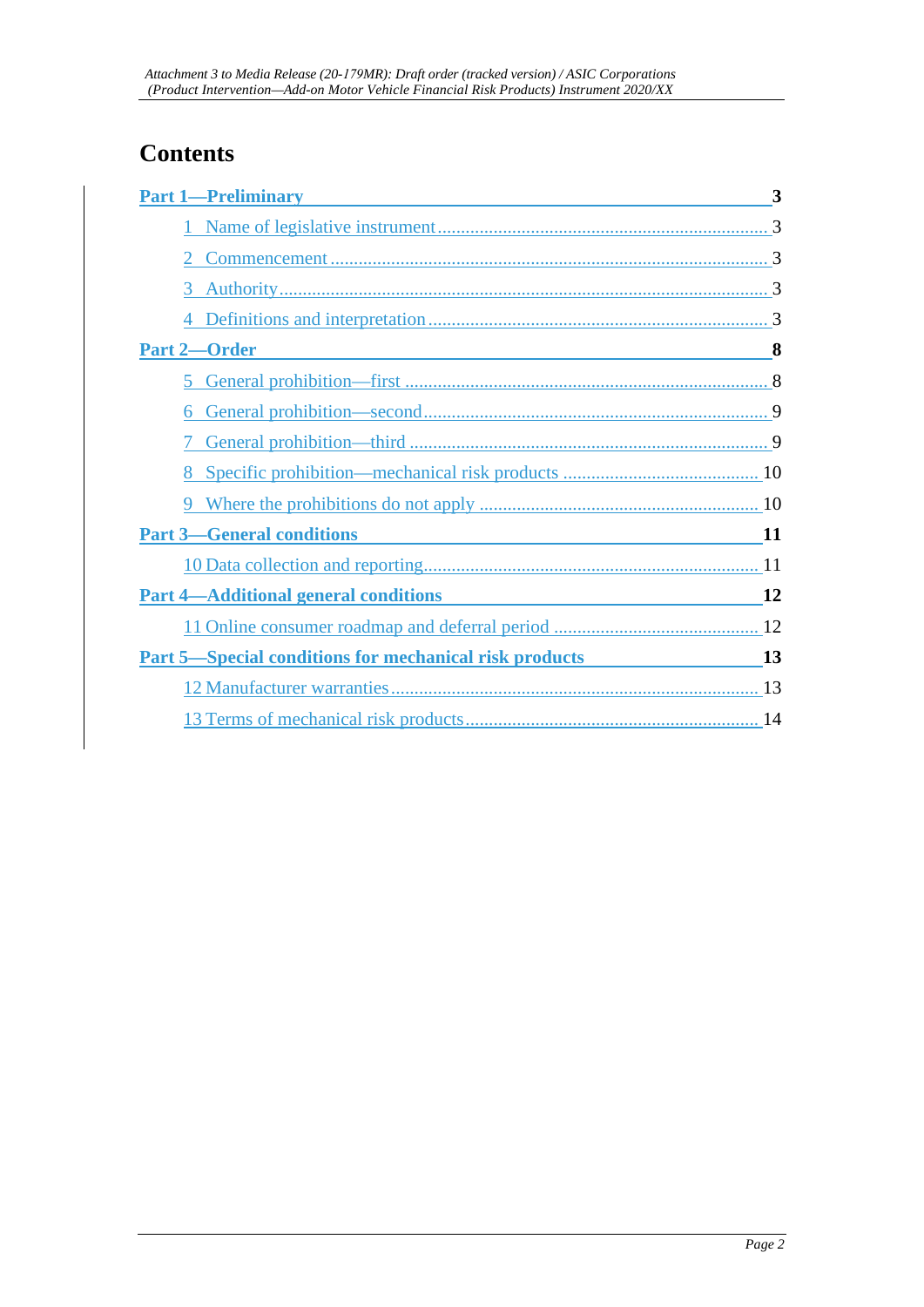## <span id="page-2-1"></span><span id="page-2-0"></span>**Part 1—Preliminary**

#### **1 Name of legislative instrument**

This is the *ASIC Corporations (Product Intervention—Add-on Motor Vehicle Financial Risk Products) Instrument 2020/XX*.

#### <span id="page-2-2"></span>**2 Commencement**

This instrument commences on the day that is [*3 months*] after the day it is registered on the Federal Register of Legislation.

Note: The register may be accessed a[t www.legislation.gov.au.](http://www.legislation.gov.au/)

#### <span id="page-2-3"></span>**3 Authority**

This instrument is made under subsection 1023D(3) of the *Corporations Act 2001*.

#### <span id="page-2-4"></span>**4 Definitions and interpretation**

(1) In this instrument:

*Act* means *Corporations Act 2001*.

*add-on insurancemotor vehicle financial risk product* means any of the following:

- (a) an assistance insurance product;
- (a) a loan or lease termination insurance product;
- (b) a consumer credit insurance product;
- (c) a guaranteed asset protection insurance product;
- (d) a mechanical breakdown insurance product;
- (e) a warranty product;
- (f) a purchase price protection insurance product;
- (g) a tyre and rim insurance product.

*arranging conduct*, in relation to an add-on motor vehicle financial risk product (including a mechanical risk product) means:

(a) arranging for a retail client to apply for or acquire the product;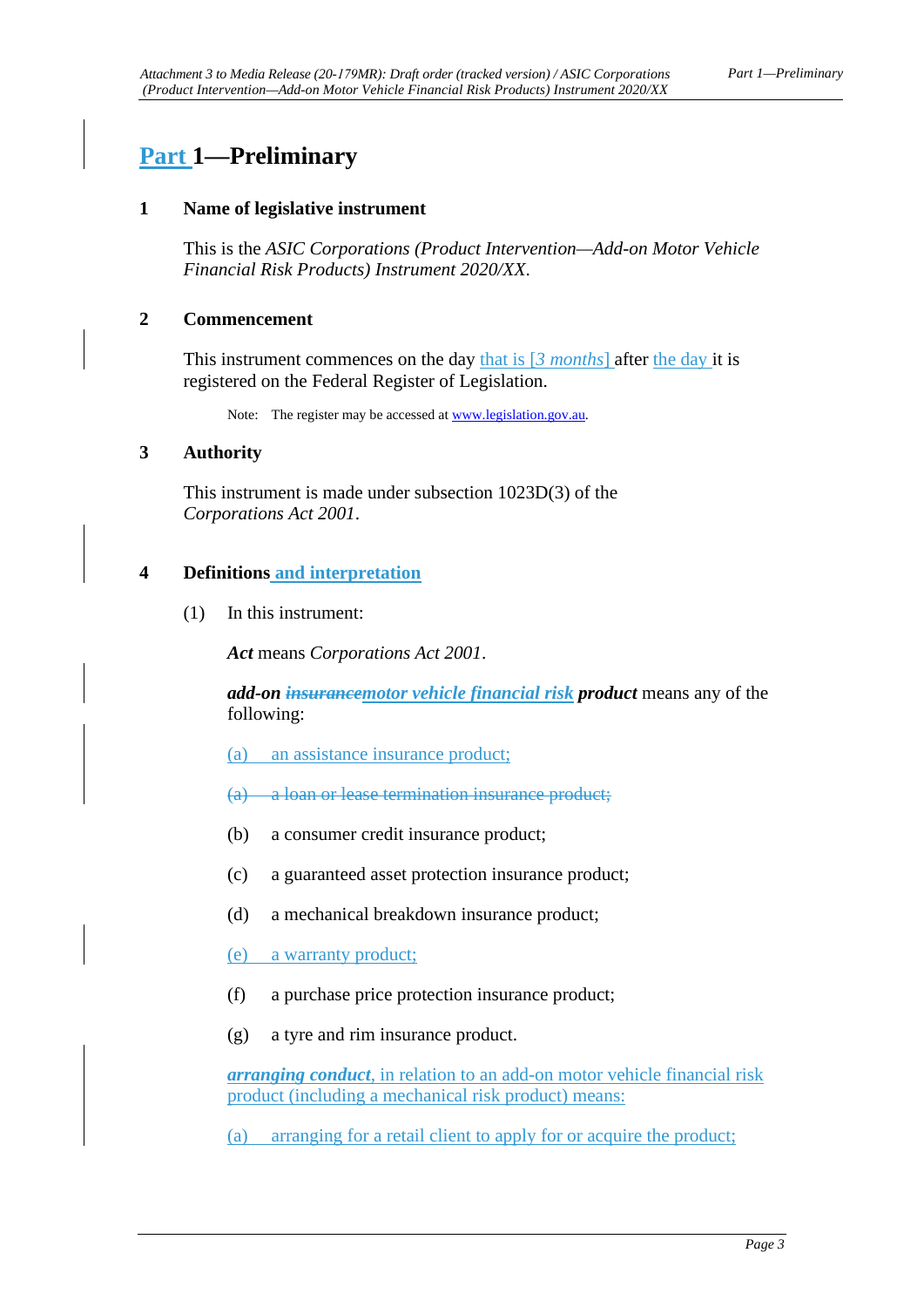(b) arranging for a product issuer to issue the product to a retail client; or

(c) applying, on behalf of a retail client, for the product.

*assistance insurance product* means a motor vehicle insurance product (other than comprehensive motor vehicle insurance) or a personal and domestic property insurance product that provides insurance cover (whether or not the cover is limited or restricted in any way) for out-ofpocket expenses which are incurred in connection with a declaration of total loss of a motor vehicle under comprehensive motor vehicle insurance but not covered by comprehensive motor vehicle insurance.

*comprehensive motor vehicle insurance* means a motor vehicle insurance product that provides insurance cover in respect of all of the following (whether or not the product also provides insurance cover in respect of other matters):

- (a) loss of, or damage to, the motor vehicle resulting from an accident;
- (b) loss of, or damage to, property of another person resulting from an accident in which the motor vehicle is involved;
- (c) loss of, or damage to, the motor vehicle caused by fire, theft or malicious acts.

*consumer credit insurance product* means a contract or part of a contract that has the following characteristics:

- (a) the contract provides insurance cover (whether the cover is limited or restricted in any way) in respect of:
	- (i) the death of the insured person; or
	- (ii) the insured person contracting a sickness or disease; or
	- (iii) the insured person sustaining an injury; or
	- (iv) the insured person becoming unemployed;
- (b) the amount of the liability of the insurer under the contract is to be ascertained by reference to a liability of the insured person under a motor vehicle loan or a motor vehicle lease to which the insured person is a party;

but does not include insurance of a kind specified in subregulation 7.1.15(2) of the Regulations.

*deferral period*, in relation to an online consumer roadmap made available to a retail client by or through an intermediary, means a period: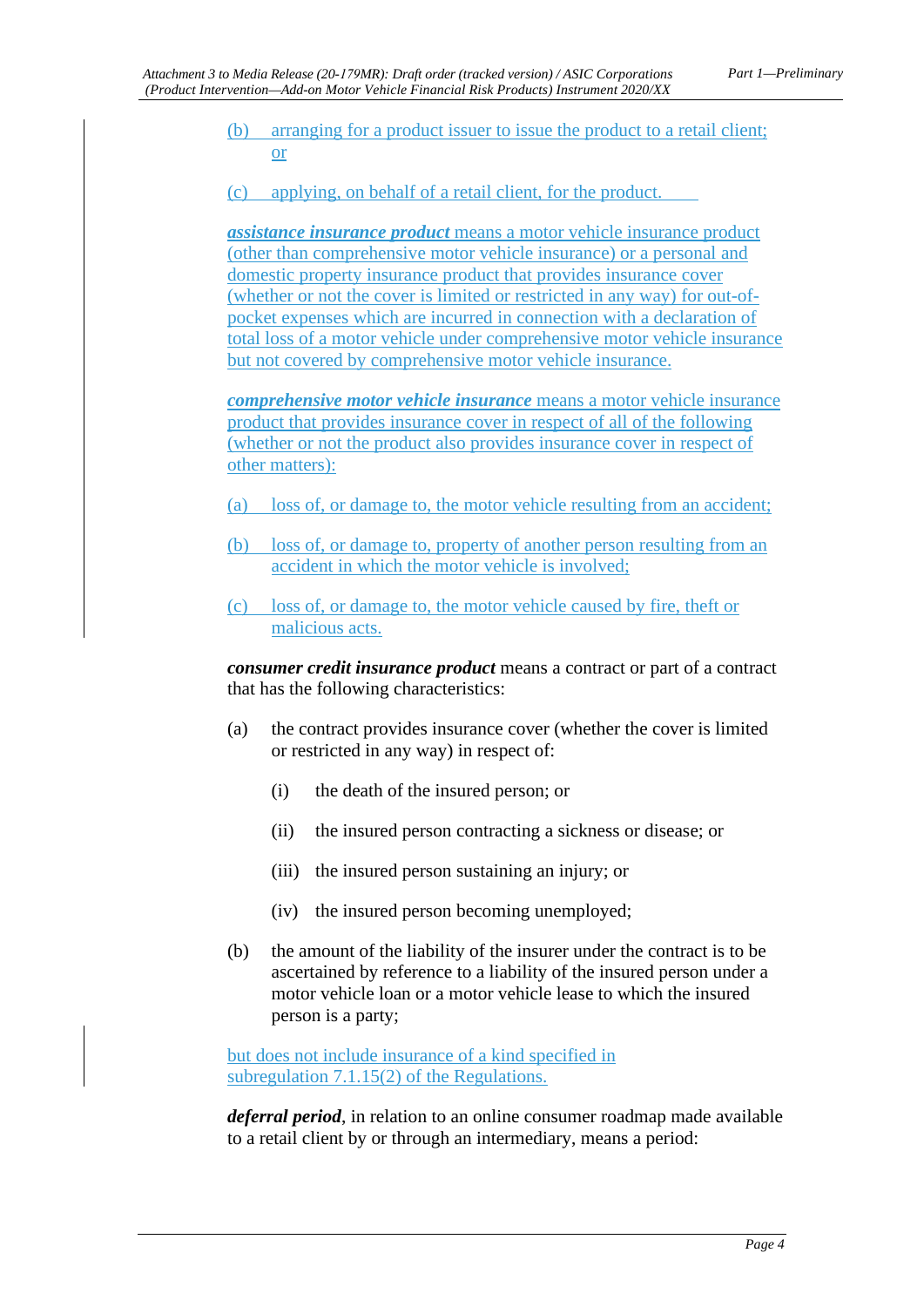- (a) commencing at the time the intermediary makes the online consumer roadmap available to the retail client; and
- (b) ending at the start of the fourth day after the period commences.

*guaranteed asset protection insurance product* means a motor vehicle insurance product (other than comprehensive motor vehicle insurance) that provides insurance cover (whether or not the cover is limited or restricted in any way) for the difference between:

- (a) in connection with a motor vehicle loan—the amount owing by a borrower under the loan and the amount covered by a motor vehicle insurance product that is comprehensive motor vehicle insurance; or
- (b) in connection with a motor vehicle lease—the amount payable by a lessee under the lease and the amount covered by a motor vehicle insurance product that is comprehensive motor vehicle insurance.

*intermediary* means a person who engages in, or offers to engage in, arranging conduct in relation to an add-on motor vehicle financial risk product in connection with-:

- (a) a motor vehicle purchase;
- (b) a motor vehicle loan; or
- (c) a motor vehicle lease.

*kilometres-driven limit cover*, in relation to a manufacturer warranty in relation to a motor vehicle, means the maximum number of kilometres that the motor vehicle can be driven and continue to be covered by the warranty.

*loan or lease termination insurance product* means a contract or part of a contract that provides insurance cover (whether or not the cover is limited or restricted in any way) for the difference between:

*mechanical breakdown insurance product* means a motor vehicle insurance product (other than comprehensive motor vehicle insurance) that provides insurance cover (whether or not the cover is limited or restricted in any way) for the cost of repair or replacement of any broken, failed or damaged components of a motor vehicle.

#### *mechanical risk product* means:

- (a) a mechanical breakdown insurance product; or
- (b) a warranty product.

*motor vehicle* means a vehicle that is designed:

(a) to travel by road; and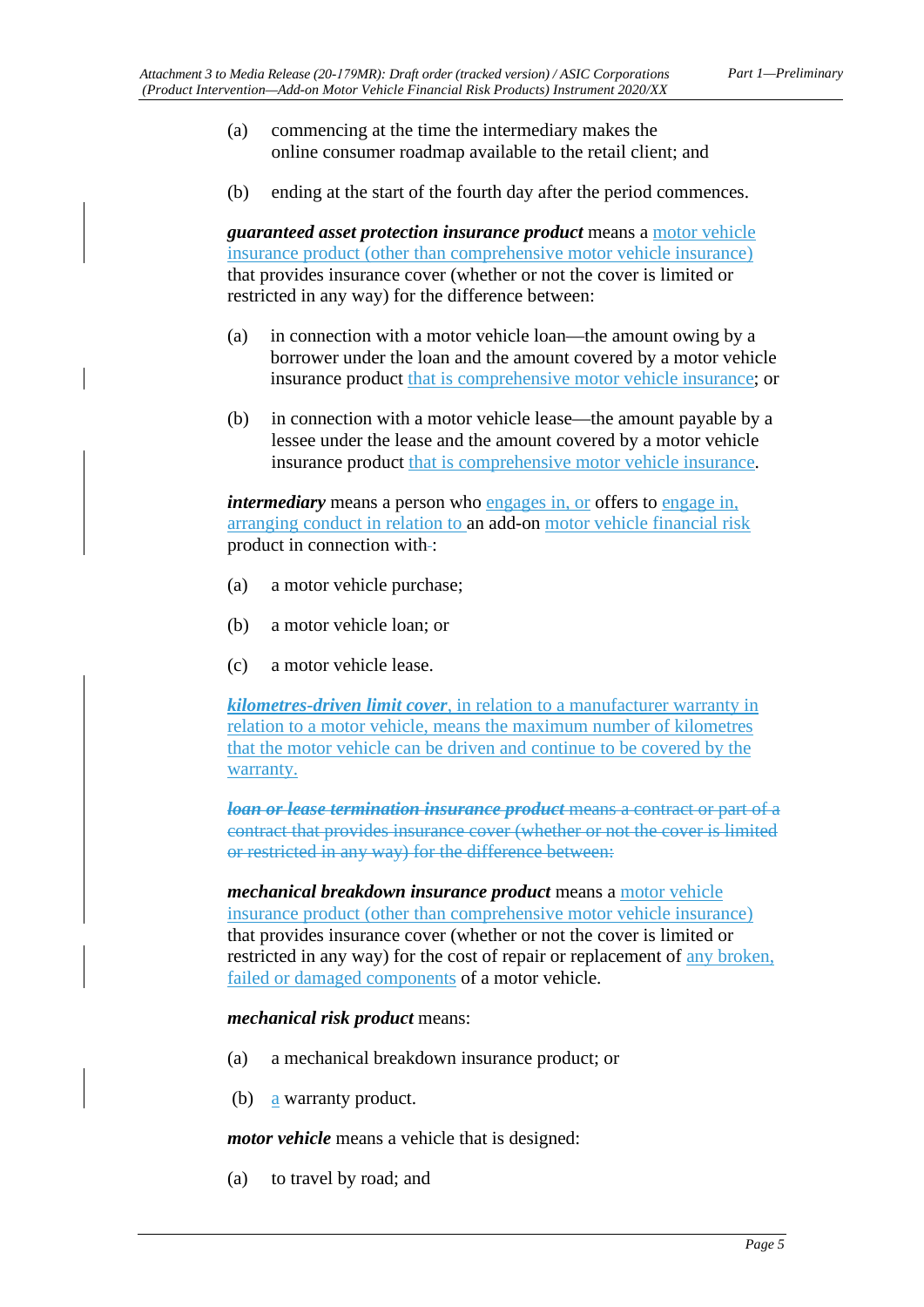- (b) to use volatile spirit, steam, gas, oil, electricity or any other power (not being human power or animal power) as its principal means of propulsion; and
- (c) to carry passengers;

and includes a motor cycle.

*motor vehicle insurance product* has the meaning given by regulation 7.1.11 of the Regulations.

*motor vehicle lease* means a contract for the hire of a motor vehicle other than a contract for a fixed period of 4 months or less or for an indefinite period.

*motor vehicle loan* means the provision of credit<del>, whether or not regulated</del> by the National Credit Code, in connection with the purchase of a motor vehicle.

*motor vehicle purchase* means the purchase of a motor vehicle.

*online consumer roadmap*, in relation to an add-on motor vehicle financial risk product made available to a retail client by or through an intermediary, means an online portal that:

- (a) includes a facility by which the client can choose to:
	- (i) apply for or acquire a product;
	- (ii) decline to apply for or acquire a product;
	- (iii) request further information about a product;

where those choices are presented to the client in a way that does not highlight one choice over another choice;

- (b) does not permit the client to use the facility unless the following information is disclosed or made available through the portal:
	- (i) a prominent statement, displayed to the client immediately on first accessing the portal, to the effect that a consumer is not obliged to buy any add-on motor vehicle financial risk product;
	- (i) links to the websites of issuers of any add-on insurance products or extended warranty products that the intermediary is permitted to make available through the portal; and
	- (ii) for each warranty product that the intermediary is permitted to make available through the portal and for which the product issuer is not a member of AFCA—a prominent statement that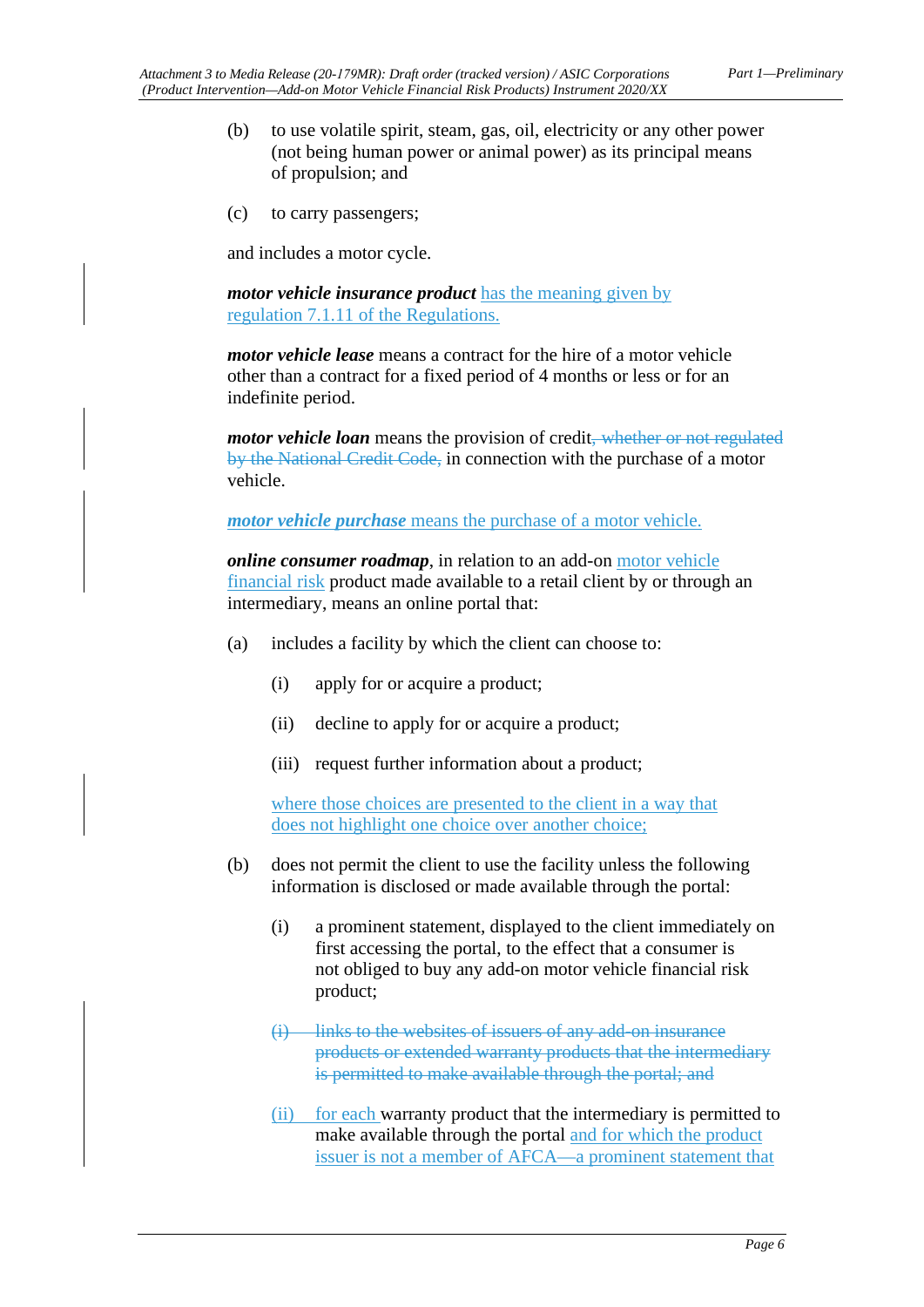the client has no right to make a complaint to AFCA about the warranty product;

- (iii) for each add-on motor vehicle financial risk product that the intermediary is permitted to make available through the portal—the cost of each product, including any difference in cost depending on the method chosen to pay for each product;
- (iv) for all add-on motor vehicle financial risk products that the intermediary is permitted to make available through the portal—the total cost of the products, including any difference in the total cost depending on the method chosen to pay for the products;
- (v) a link to ASIC's MoneySmart website, including a reference to ASIC's "MoneySmart Cars" app (if available).
	- Note: An intermediary must not make available an add-on insurance product or extended warranty product, or option of cover within the product, through the online consumer roadmap to a retail client that the intermediary reasonably believes falls within an unsuitable class: see subsection 6(2).

*personal and domestic property insurance product* has the meaning given by regulation 7.1.17 of the Regulations.

*product issuer* means a person who issues, or offers to issue, an add-on motor vehicle financial risk product to a retail client in connection with:

- (a) a motor vehicle purchase;
- (b) a motor vehicle loan; or
- (c) a motor vehicle lease.

*purchase price protection insurance product* means a motor vehicle insurance product (other than comprehensive motor vehicle insurance) that provides insurance cover (whether or not the cover is limited or restricted in any way) for the difference between the purchase price of a motor vehicle and the amount covered by a comprehensive motor vehicle insurance.

*Regulations* means the *Corporations Regulations 2001*.

*tyre and rim insurance product* means a motor vehicle insurance product (other than comprehensive motor vehicle insurance) that provides insurance cover (whether or not the cover is limited or restricted in any way) for the cost of repair or replacement of damaged tyres and rims of a motor vehicle.

*warranty administrator*, in relation to a warranty product, means a person who provides administration services in relation to the warranty product.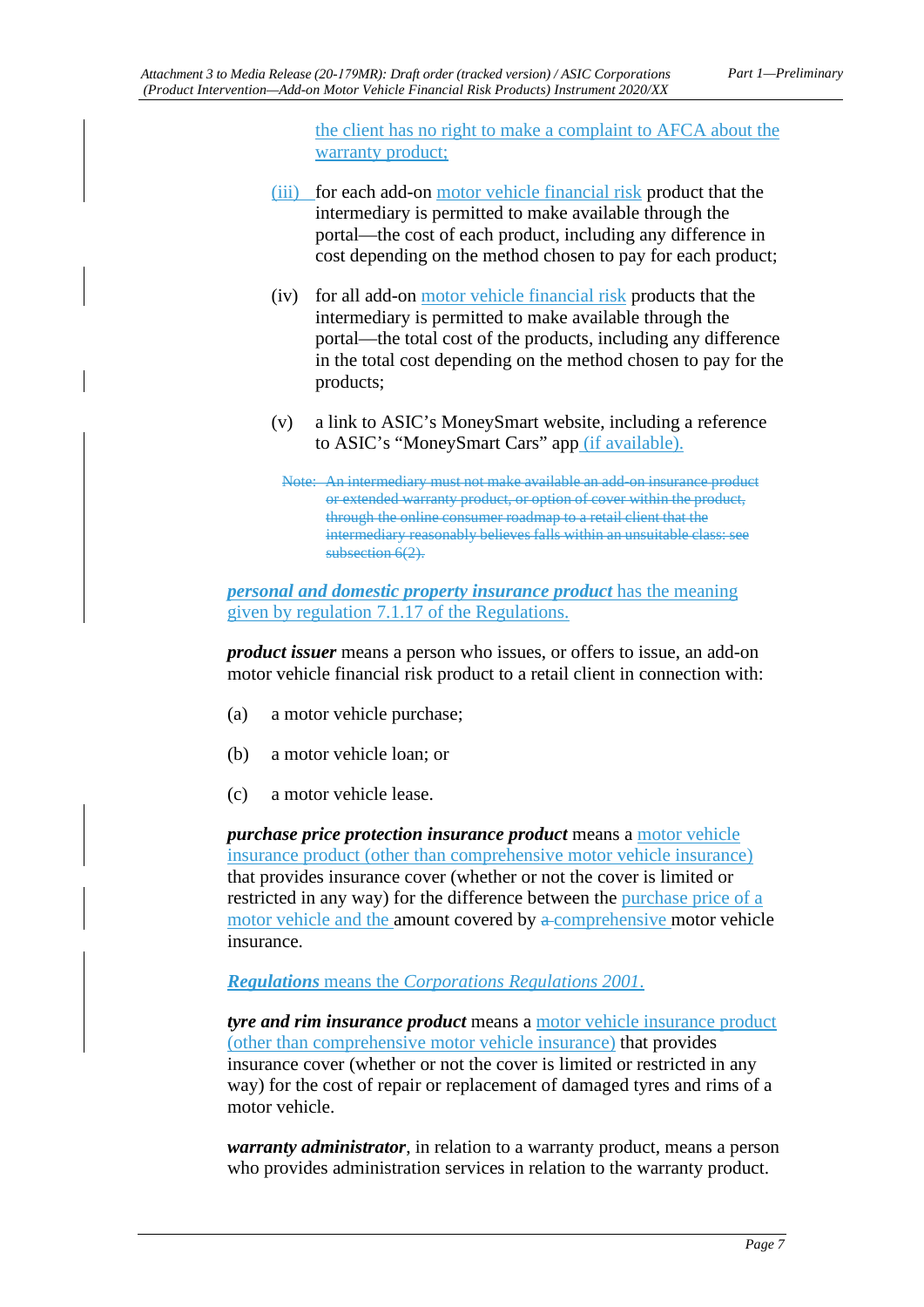*warranty product* means a facility through which, or through the acquisition of which, a person (the *purchaser or lessee*) manages the financial consequences to them of particular circumstances happening in relation to a motor vehicle, comprising:

- (a) an arrangement between the purchaser or lessee of a motor vehicle and another person (the *third party*), not being the person from whom the purchaser or lessee acquired the vehicle, under which the third party promises to rectify, or to arrange for another person to rectify, any broken, failed or damaged components or parts of a motor vehicle; or
- (b) an arrangement between the purchaser or lessee of a motor vehicle and the person (the *dealer*) from whom the purchaser or lessee acquired the vehicle, under which the dealer promises to rectify, or to arrange for another person to rectify, any broken, failed or damaged components or parts of a motor vehicle;

but does not include a manufacturer warranty or statutory warranty, or comprehensive motor vehicle insurance.

- (2) In this instrument:
	- (a) comprehensive motor vehicle insurance is not taken to be an add-on motor vehicle financial risk product merely because part of the contract comprising the comprehensive motor vehicle insurance is an add-on motor vehicle financial risk product;
	- (b) a reference to a purchase, loan or lease, in relation to a motor vehicle, includes a reference to a proposed purchase, loan or lease.

## <span id="page-7-1"></span><span id="page-7-0"></span>**Part 2—Order**

## **5 General prohibition—first**

## *Application*

(1) The prohibitions in subsections (2) and (3) apply to conduct occurring on and after the day this instrument commences.

## *Intermediaries*

(2) An intermediary must not, in connection withthe purchase or lease of a motor vehicle by a retail client, arrange for the client to apply for or acquirepurchase, a motor vehicle loan or a motor vehicle lease, engage in arranging conduct in relation to an add-on insurance product or an extended warrantymotor vehicle financial risk product except in accordance with the conditions specified in Part 3.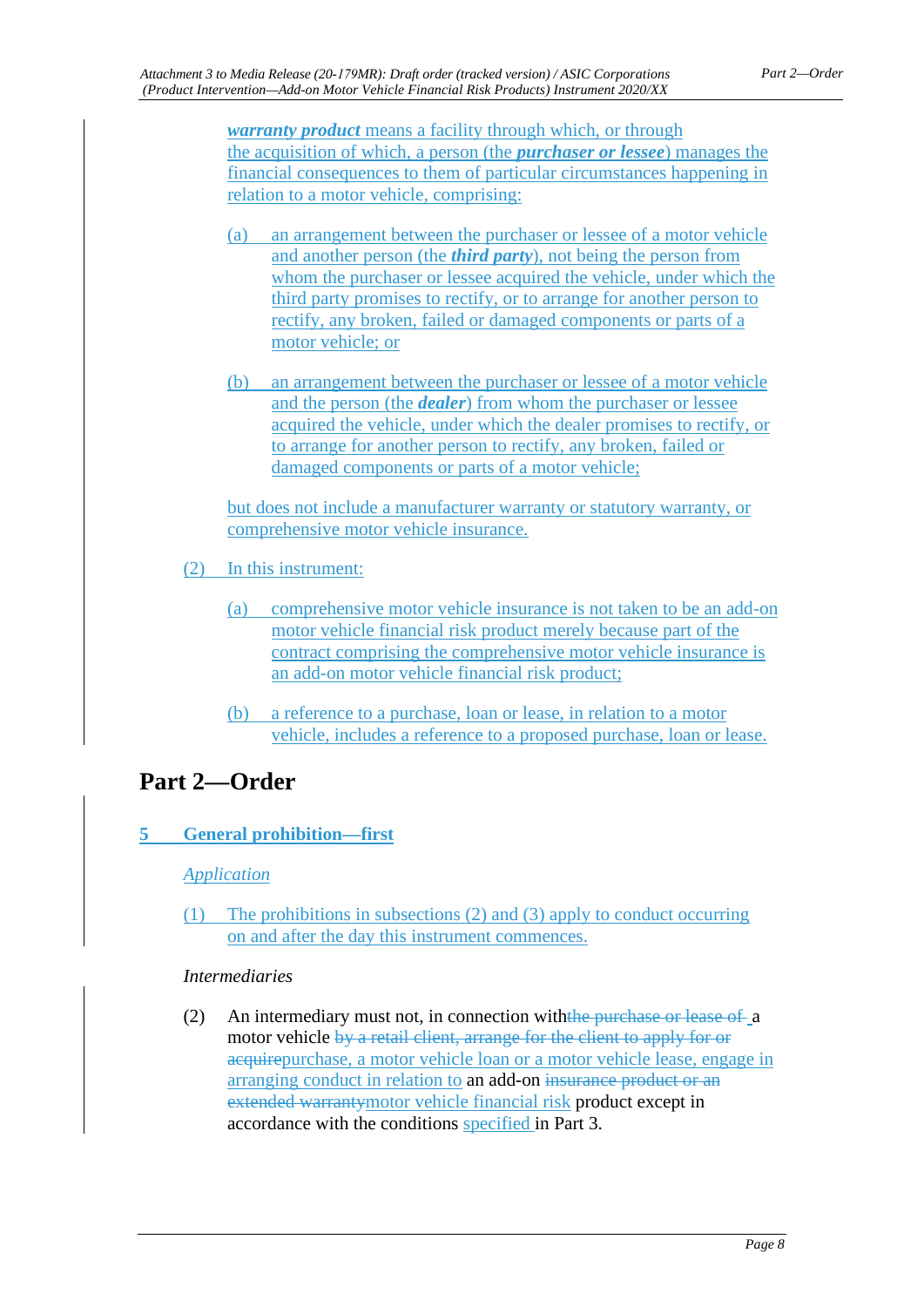### *Product issuers*

(3) A product issuer must not, in connection with a motor vehicle purchase, a motor vehicle loan or a motor vehicle lease, issue an add-on motor vehicle financial risk product to a retail client as a result of an intermediary engaging in arranging conduct in relation to the add-on motor vehicle financial risk product except in accordance with the conditions specified in Part 3.

### <span id="page-8-0"></span>**6 General prohibition—second**

#### *Application*

(1) The prohibitions in subsections (2) and (3) apply to conduct occurring on and after the day that is [*6 months*] after the day this instrument commences.

#### *Intermediaries*

(2) An intermediary must not, in connection with a motor vehicle purchase, a motor vehicle loan or a motor vehicle lease, engage in arranging conduct in relation to an add-on motor vehicle financial risk product except in accordance with the conditions specified in Parts 3 and 4.

#### *Product issuers*

(3) A product issuer must not, in connection with the purchase or lease of a motor vehicle by a retail client purchase, a motor vehicle loan or a motor vehicle lease, issue an add-on motor vehicle financial risk product to a retail client as a result of an intermediary engaging in arranging for the client to apply for or acquire the conduct in relation to the add-on motor vehicle financial risk product except in accordance with the conditions specified in PartParts 3 and 4.

### <span id="page-8-1"></span>**7 General prohibition—third**

*Acknowledgements required by intermediaries*

- (1) The prohibition in this section applies to conduct occurring on and after the day this instrument commences.
- (2) An intermediary must not require a retail client to sign an acknowledgment to the effect that if the client chooses not to acquire or apply for an add-on motor vehicle financial risk product then the client is likely to be required to make payment from their own monies instead of claiming under the product.

Note: The prohibition in this subsection applies on an unconditional basis.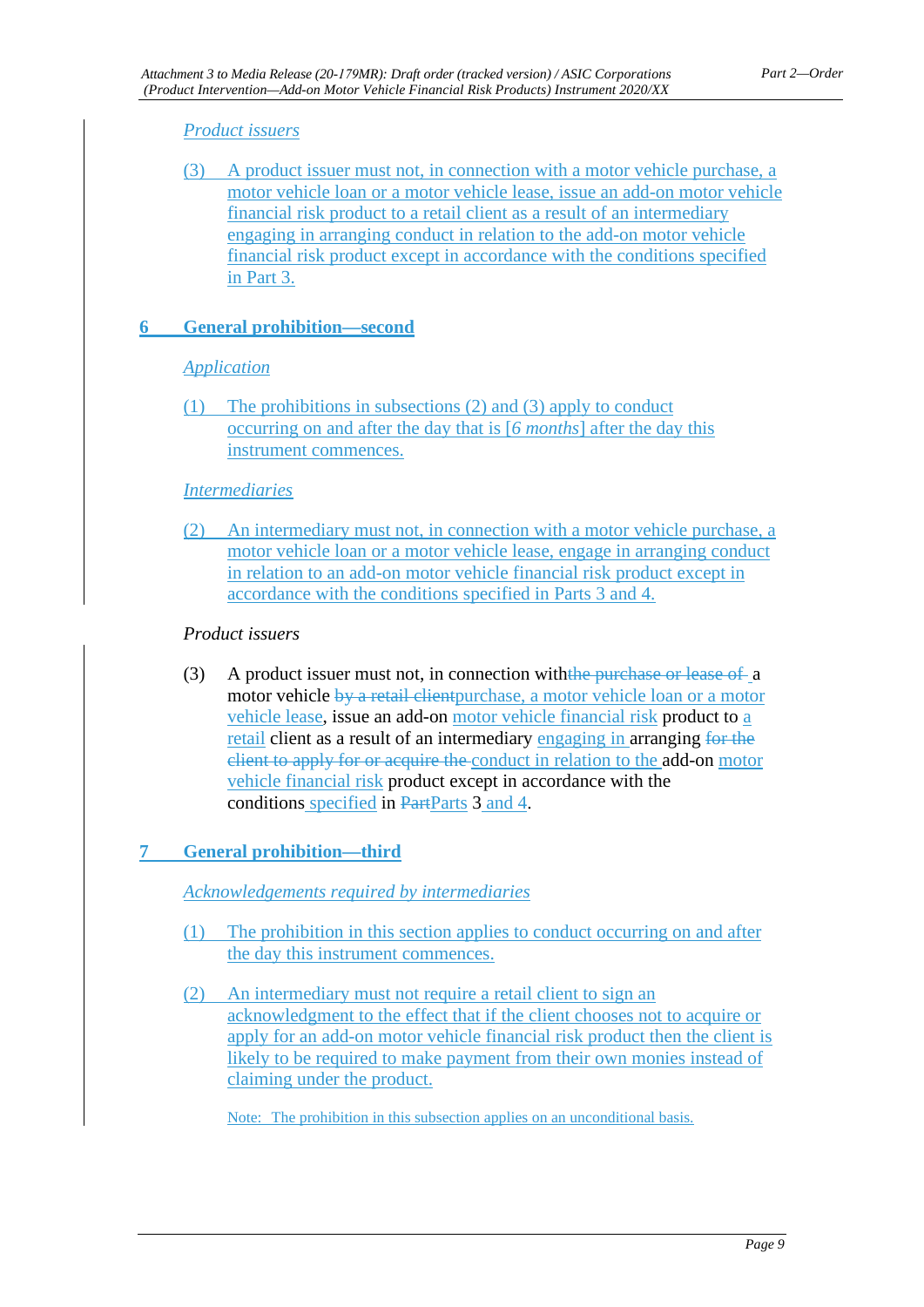#### <span id="page-9-0"></span>**8 Specific prohibition—mechanical risk products**

#### *Application*

- (1) The prohibitions in this section apply in addition to the general prohibitions in sections 5, 6 and 7 to the extent those general prohibitions apply in relation to mechanical risk products.
- (2) The prohibitions in subsections (3), (4) and (5) apply to conduct occurring on and after the day this instrument commences.

#### *Intermediaries*

(3) An intermediary must not, in connection with a motor vehicle purchase, a motor vehicle loan or a motor vehicle lease, engage in arranging conduct in relation to a mechanical risk product except in accordance with the conditions specified in section 12.

#### *Product issuers*

(4) A product issuer must not, in connection with a motor vehicle purchase, a motor vehicle loan or a motor vehicle lease, issue a mechanical risk product to a retail client as a result of an intermediary engaging in arranging conduct in relation to the mechanical risk product except in accordance with the conditions specified in section 12.

#### *Other scenarios*

(5) A person must not, irrespective of whether the conduct is in connection with a motor vehicle purchase, a motor vehicle loan or a motor vehicle lease, issue a mechanical risk product to a retail client or engage in arranging conduct in relation to a mechanical risk product except in accordance with the conditions specified in section 13.

#### <span id="page-9-1"></span>**9 Where the prohibitions do not apply**

#### *No consideration for issue*

(1) The prohibitions in sections 5 and 6 and subsection 8(5) do not apply where the add-on motor vehicle financial risk product is issued by the product issuer for no consideration.

#### *Extension to loan or lease term*

(2) The prohibitions in sections 5 and 6 and subsection 8(5) do not apply in relation to the arranging conduct or issuing of an add-on motor vehicle financial risk product (the *new product*) where both of the following apply: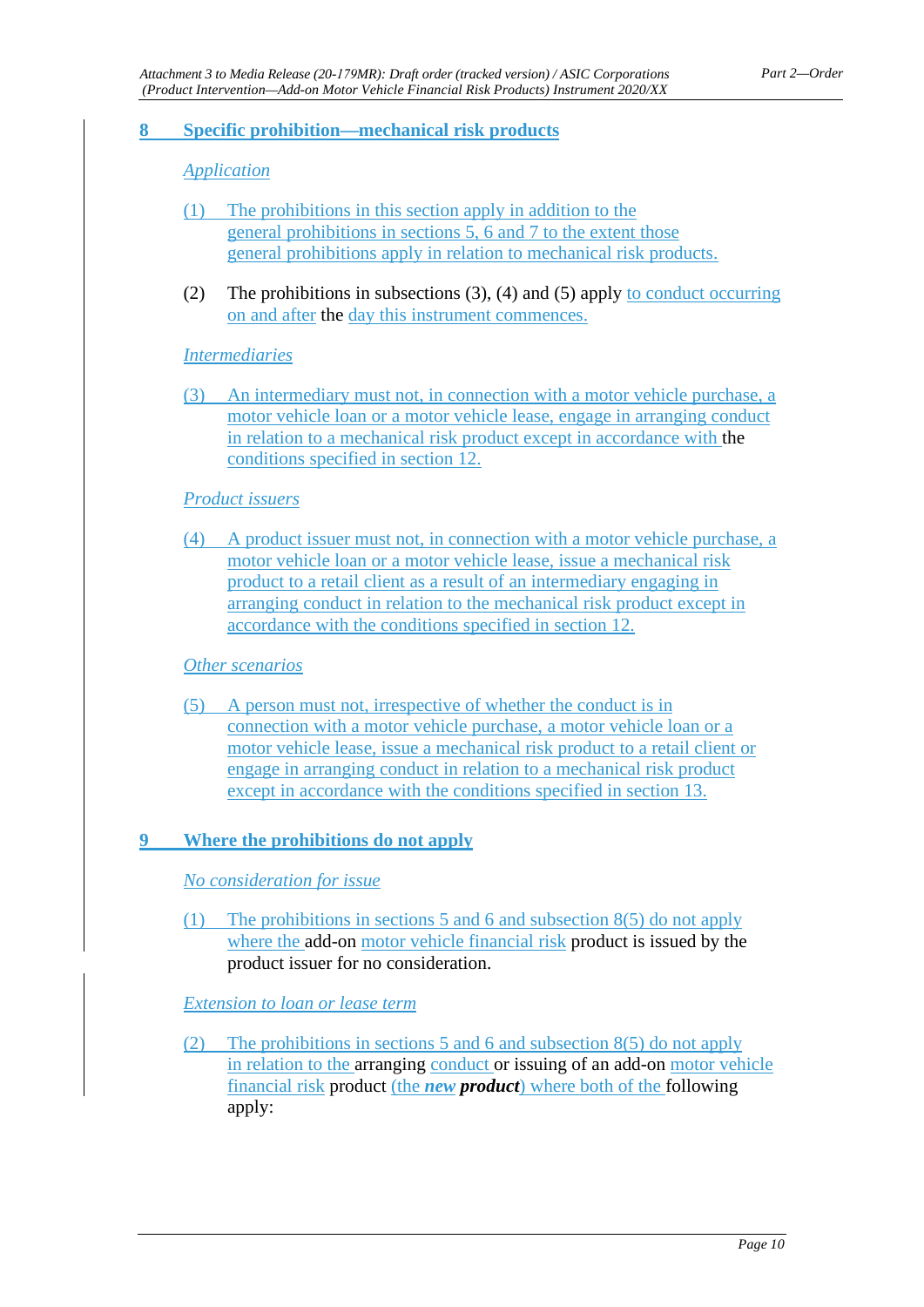- (a) the arranging conduct or issuing of the new product occurs as a consequence of an extension to the term of a motor vehicle loan or motor vehicle lease to which the client is a party;
- (b) the client, at or around the time of becoming a party to the loan or lease, acquired an add-on motor vehicle financial risk insurance product that was the same as the new product.

### *Personal advice*

(3) The prohibitions in sections 5 and 6 do not apply where the arranging conduct or issuing of the add-on motor vehicle financial risk product occurs following the provision of personal advice in relation to the product by a person who holds an Australian financial services licence covering the provision of that kind of financial service or a person acting on behalf of such a licensee.

Note: *Personal advice* has the meaning given by subsection 766B(3) of the Act.

## <span id="page-10-1"></span><span id="page-10-0"></span>**Part 3—General conditions**

### **10 Data collection and reporting**

(1) A product issuer of an add-on motor vehicle financial risk product (other than a warranty product) must, if requested by ASIC, give a written statement to ASIC, no more frequently than every six months, containing information on one or more of the following matters in relation to the product:

(a) premiums;

- (b) coverage and exclusions;
- (c) cancellation rates;
- (d) claims (including paid, withdrawn and declined claims);
- (e) arrangements or provisioning to meet future claims;
- (f) details of consumers and vehicles covered by the product;
- (g) commissions and other financial benefits;
- (h) distribution channels;
- (i) eligibility criteria applicable to the acquisition of their products by retail clients; or
- (j) details of third parties who provide finance to retail clients to enable retail clients to acquire their products.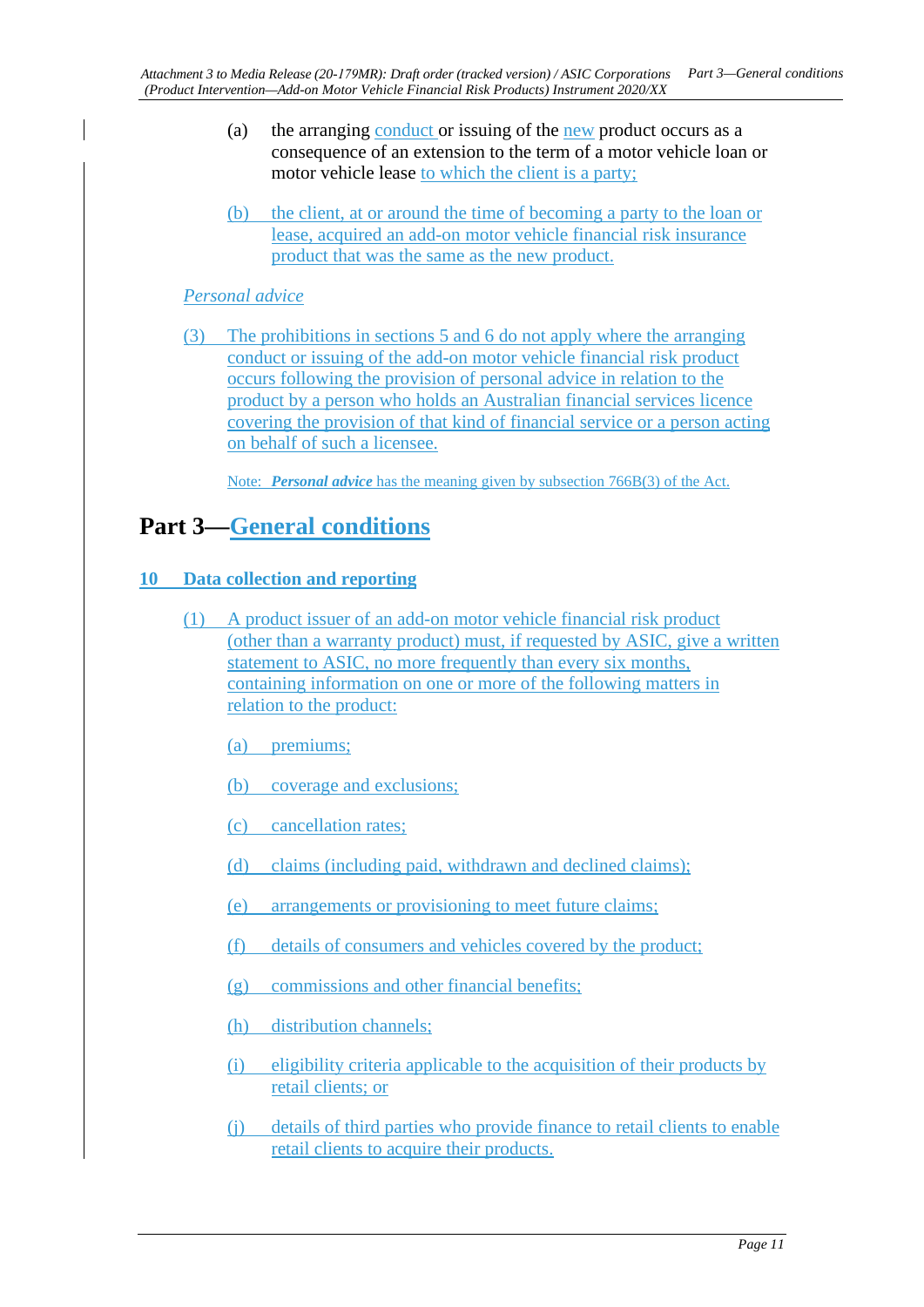- (2) A product issuer of a warranty product must:
	- (a) to the extent the product issuer does not outsource the administration (or part of it) of the product to a warranty administrator—if requested by ASIC, give a written statement to ASIC, no more frequently than every six months, containing information on one or more of the matters specified in a paragraph of subsection (1) in relation to the product;
	- (b) to the extent the product issuer outsources the administration (or part of it) of the product to a warranty administrator:
		- (i) ensure that any outsourcing agreement requires the warranty administrator to, if requested by ASIC, give a written statement to ASIC, no more frequently than every six months, containing information on one or more of the matters specified in a paragraph of subsection (1) in relation to the product; and
		- (ii) give to the warranty administrator any information and reasonable assistance that the administrator reasonably requests to enable the administrator to comply with the request made by ASIC.
- (3) The product issuer must give (or, where paragraph (2)(b) applies, must cause the warranty administrator to give) ASIC the written statement in not less than 30 days after being requested by ASIC or such longer period as is reasonable in the circumstances and is agreed by ASIC to be appropriate.

## <span id="page-11-1"></span><span id="page-11-0"></span>**Part 4—Additional general conditions**

- **11 Online consumer roadmap and deferral period**
	- (1) The retail client must have expressed an intention to apply for or acquire the add-on motor vehicle financial risk product by using the facility in the online consumer roadmap before the end of the deferral period.
	- (2) The intermediary must not initiate any contact with the retail client about an add-on motor vehicle financial risk product during the deferral period.
	- (3) The deferral period must have ended in relation to the retail client.
	- (4) The intermediary must not make the online consumer roadmap available to a retail client unless the retail client has:
		- (a) entered into a contract to purchase or lease a motor vehicle; or
		- (b) applied for a motor vehicle loan or motor vehicle lease.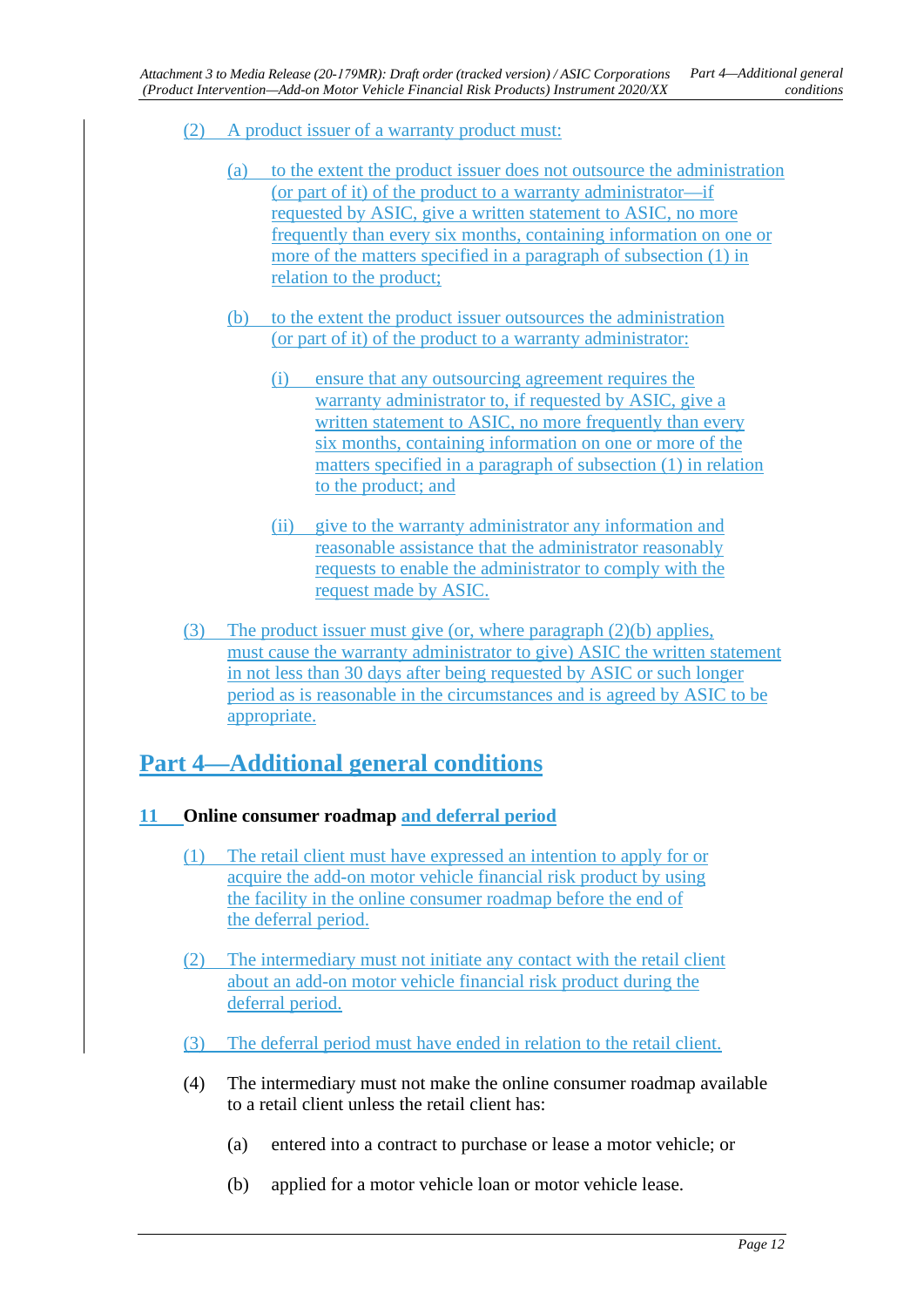(5) The intermediary must keep a record of the time and date the online consumer roadmap was made available to the retail client.

Note: The conditions in this Part apply in relation to the prohibitions in section 6.

- (2) The intermediary:
	- (a) for each add-on insurance product or an extended warranty product, or option of cover within the product, that is made available by or through the intermediary—must identify each class (*unsuitable class*) of retail clients for whom the intermediary reasonably believes would not benefit from acquiring the add-on insurance product or extended warranty product or option of cover within the product; and
	- (b) must not make available the product or option of cover through the online consumer roadmap to a retail client that the intermediary reasonably believes falls within the unsuitable class; and

#### **8 Unconscionable conduct or manipulation**

- (1) The intermediary must not, relation to an add-on insurance product or an extended warranty product, engage in conduct that involves a technique that should not in good conscience have been used in relation to the retail client or which manipulates the client.
- (2) Without limiting subsection (1), the intermediary must not:
	- (a) make any representation to the retail client to the effect that if the client chooses not to acquire or apply for an add-on insurance product or extended warranty product then the client might be required to make payment from their own monies instead of claiming under the product;
	- (b) require the retail client to sign an acknowledgment to that effect.

## <span id="page-12-1"></span><span id="page-12-0"></span>**Part 5—Special conditions for mechanical risk products**

#### **12 Manufacturer warranties**

Any manufacturer warranty in relation to the motor vehicle to which the motor vehicle purchase, motor vehicle loan or motor vehicle lease relates must have:

(a) expired; or

(b) less than 12 months cover remaining; or

- (c) less than 10,000 kilometres cover remaining; or
- (d) less than 20% of the kilometres-driven limit cover remaining.